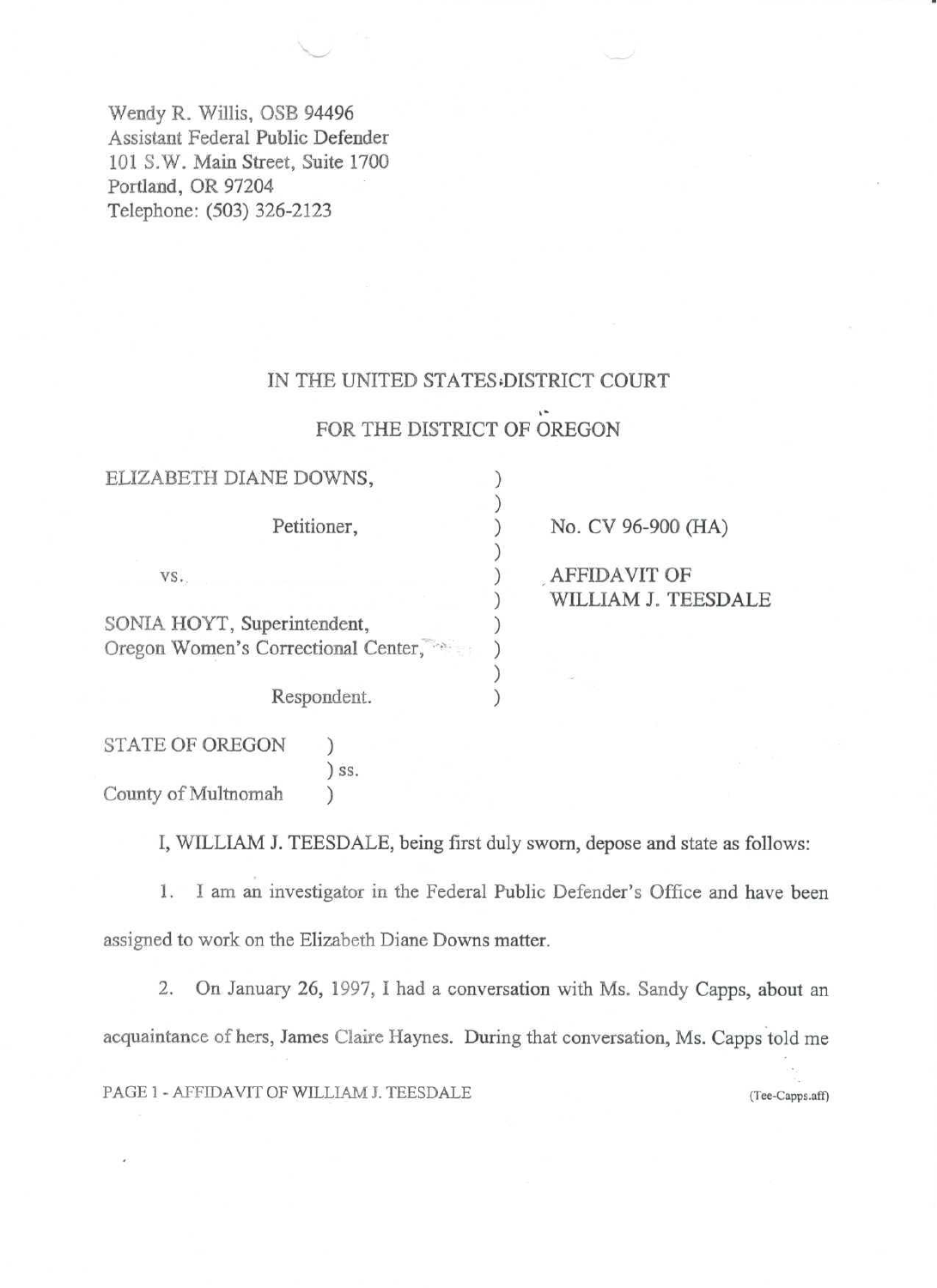that she remembered having conversations with Mr. Haynes, where he confessed that he was the person who committed the Downs' crime. Ms. Capps eventually agreed to provide me with a detailed affidavit describing what Mr. Haynes had told her.

 $\sim$   $\sim$ 

3. Based upon my initial conversation with Ms. Capps, and several subsequent ones, I prepared a draft affidavit for Ms. Capps' review. A copy of this draft affidavit is attached to this document as Exhibit "1" and is the document that I prepared based on Ms. Capps' i statements. The draft document was mailed to Ms. Capps on March 19, 1998.

4. I had a further telephone conversation with Ms. Capps on April 2, 1998, and she suggested two minor changes to the draft document. I then sent the affidavit to Federal Pubic Defender investigator Toni Pisani for her to set up an appointment with Ms. Capps to get the document notarized.

5. Ms. Pisani told me that she did set up an appointment with Ms. Capps, and met with her on April 30, 1998. After that meeting, Ms. Pisani contacted me and told me that Ms. Capps had refused to sign the affidavit because she was afraid of Mr. Haynes, and because she was concerned about danger to her children.

DATED this  $7+h$  day of July, 1998.

L

WILLIAM J. TEESDALE

SUBSCRIBED AND SWORN TO before me this  $7<sup>H</sup>$  day of July, 1998, by William J. Teesdale.  $\frac{1}{i}$ 

WILLIAM J. TEESDALE<br>BSCRIBED AND SWORN TO before me this 7th<br>Teesdale.<br>CONNIE SALE MOTARY PUBLIC-OREGON<br>NOTARY PUBLIC-OREGON<br>COMMISSION NO.A057178<br>COMMISSION NO.A057178<br>FFIDAVIT OF WILLIAM J. TEESDALE COMMISSION NO.A057178 SION EXPIRES SEP 07, 2000 FIDA VII OF WILLIAM J. TEESDALE (Tee-Capps.aff)

OFFICIAL SEAL MONARY Public for Oregon<br>JILL LAMMÉ My Commission Expires: 9/7/2000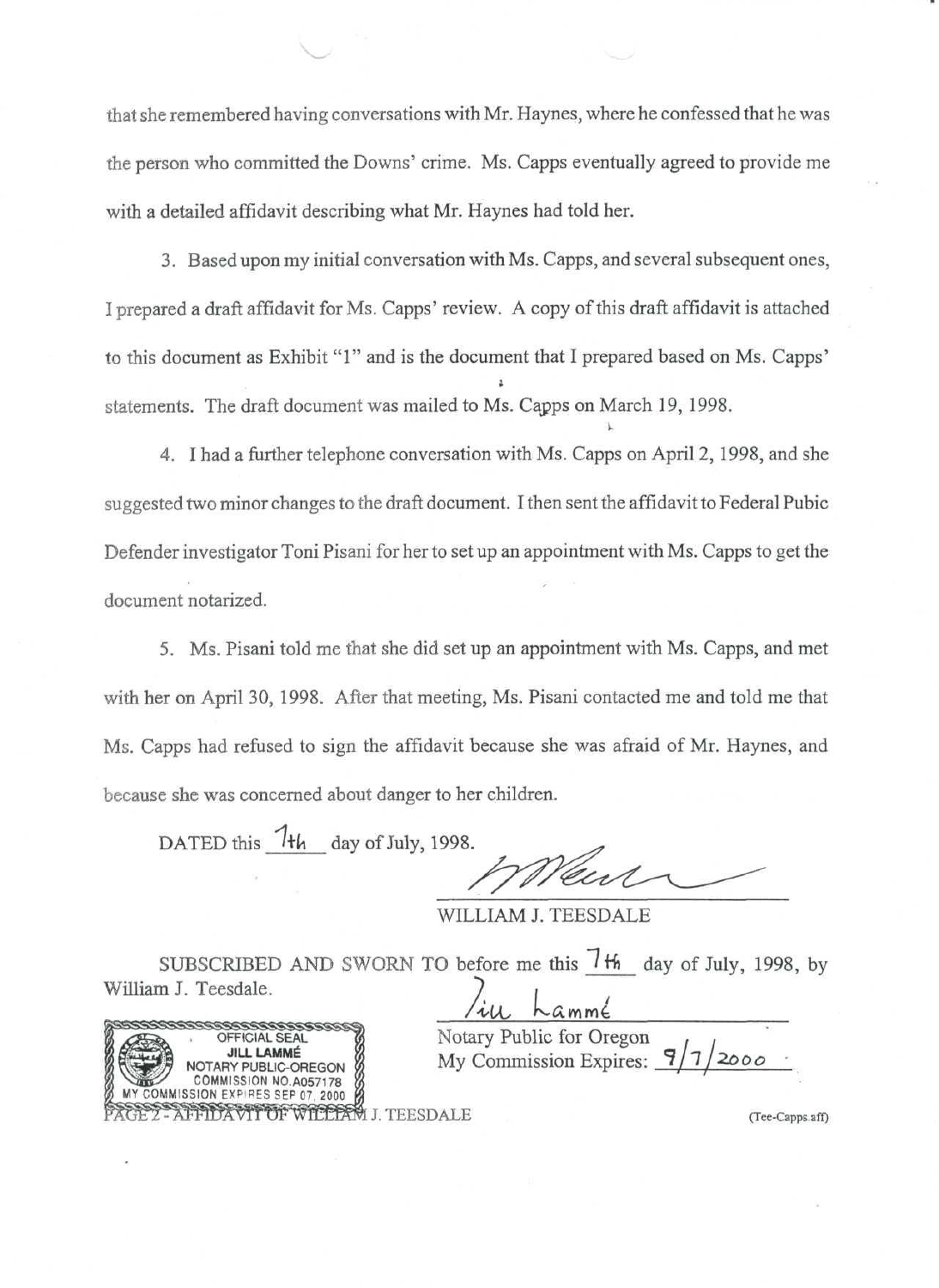Wendy R. Willis, OSB 94496 Assistant Federal Public Defender 101 SW Main Street, Suite 1700 Portland, OR 97204 (503) 326-2123

Attorney for Petitioner

### IN THE UNITED STATES DISTRICT COURT

ä.

## FOR THE DISTRICT OF QREGON

| ELIZABETH DIANE DOWNS,                                             |     |                     |                  |
|--------------------------------------------------------------------|-----|---------------------|------------------|
|                                                                    |     |                     | CV No. 96-900 HA |
| Petitioner,                                                        |     |                     |                  |
|                                                                    |     | <b>AFFIDAVIT OF</b> |                  |
| VS.                                                                |     | <b>SANDY CAPPS</b>  |                  |
| SONYA HOYT, Superintendent,<br>Oregon Women's Correctional Center, |     |                     |                  |
| Respondent.                                                        |     |                     |                  |
| <b>STATE OF OREGON</b>                                             |     |                     |                  |
|                                                                    | SS. |                     |                  |

County of Lane (1)

j

I, Sandy Capps, being duly sworn, depose and say:

I am a former girlfriend of Clayton Nysten. I have known Mr. Nysten since I was about fourteen years old. I also know Mr Nysten's former best friend, Jim Haynes. I first got to know Mr. Haynes in about 1987, although I may have seen him a few times before that.

PAGE 1 - AFFIDAVIT OF SANDY CAPPS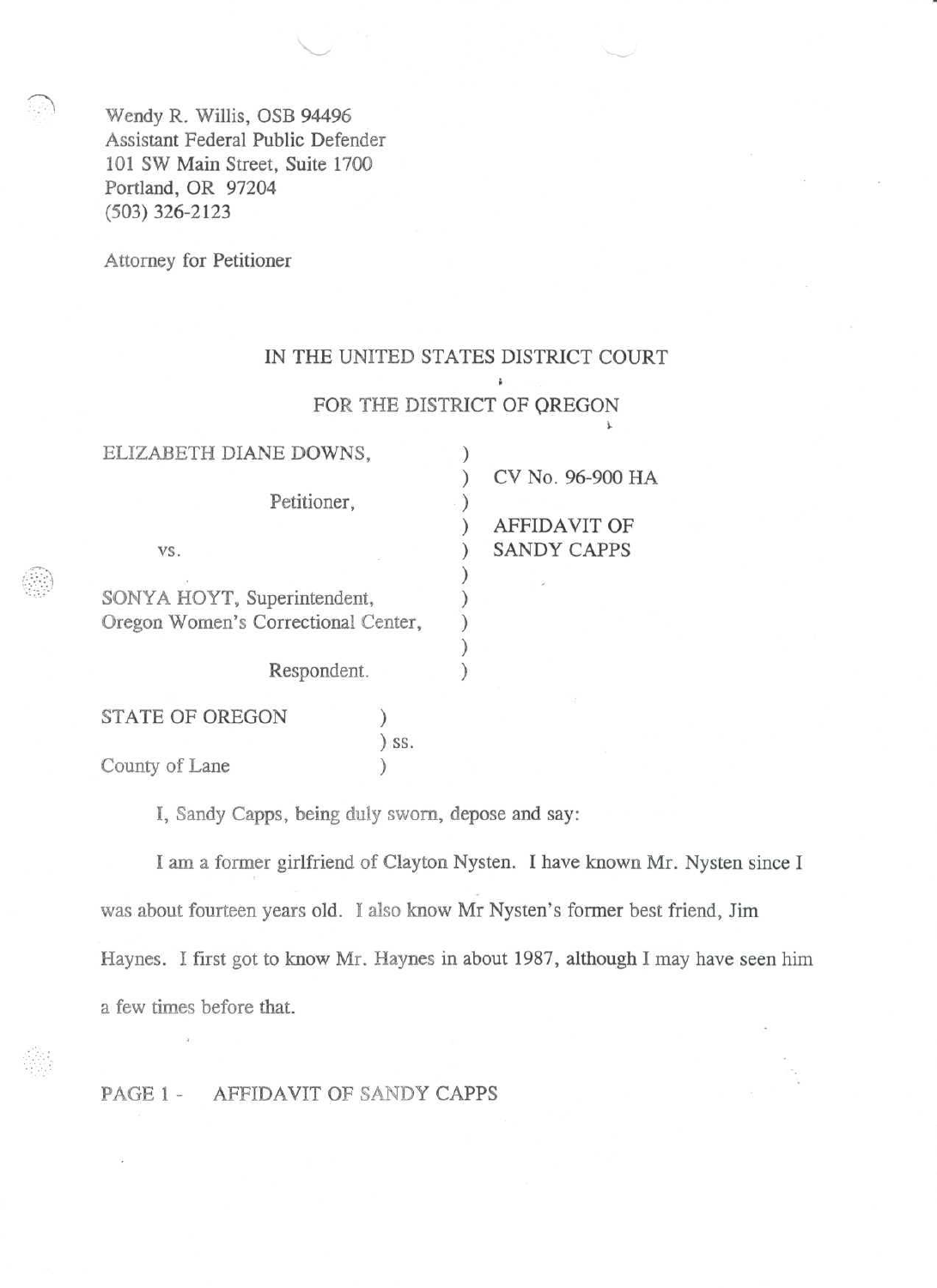I remember it was about ten years ago when I had separated from my husband that I began a relationship with Mr. Nysten. It was at that point that I got to know Jim Haynes, and we became friends. Before I decided to move in with Mr. Nysten, both he and Jim Haynes would give me money to stay in motels. After I went to live with Clayton Nysten, we went to live in a house on Lawrence Road in Junction City. Clayton was renting two rooms on the top floor of the house, which belonged to friends i of his.

i.

 $\sim$   $\sim$ 

When the Downs shooting took place I talked to my then-husband about it. I remember seeing a composite picture of the attacker in the newspaper. The picture looked very much like Haynes. I used to have a picture of myself and Jim Haynes, where he looked exactly the same as the composite.

I recall one evening I was at the Lawrence Road house when Clayton came home in a rage. Jim Haynes was also with him but he stayed outside. Nysten got very angry with me and beat me very badly. Nysten then left the house and screamed at Haynes, who was asleep outside. Clayton then left. Jim Haynes then came in and was very upset about what Nysten had done to me. Haynes told me he had come along to make sure that Nysten did not hurt me but had fallen asleep. Mr Haynes came upstairs and sat with me and told me that I meant a lot to him. Jim Haynes and I then spent the whole night talking. The conversation lasted between eight to twelve hours.

Mr. Haynes became upset and asked me what I thought would be put on his PAGE 2 - AFFIDAVIT OF SANDY CAPPS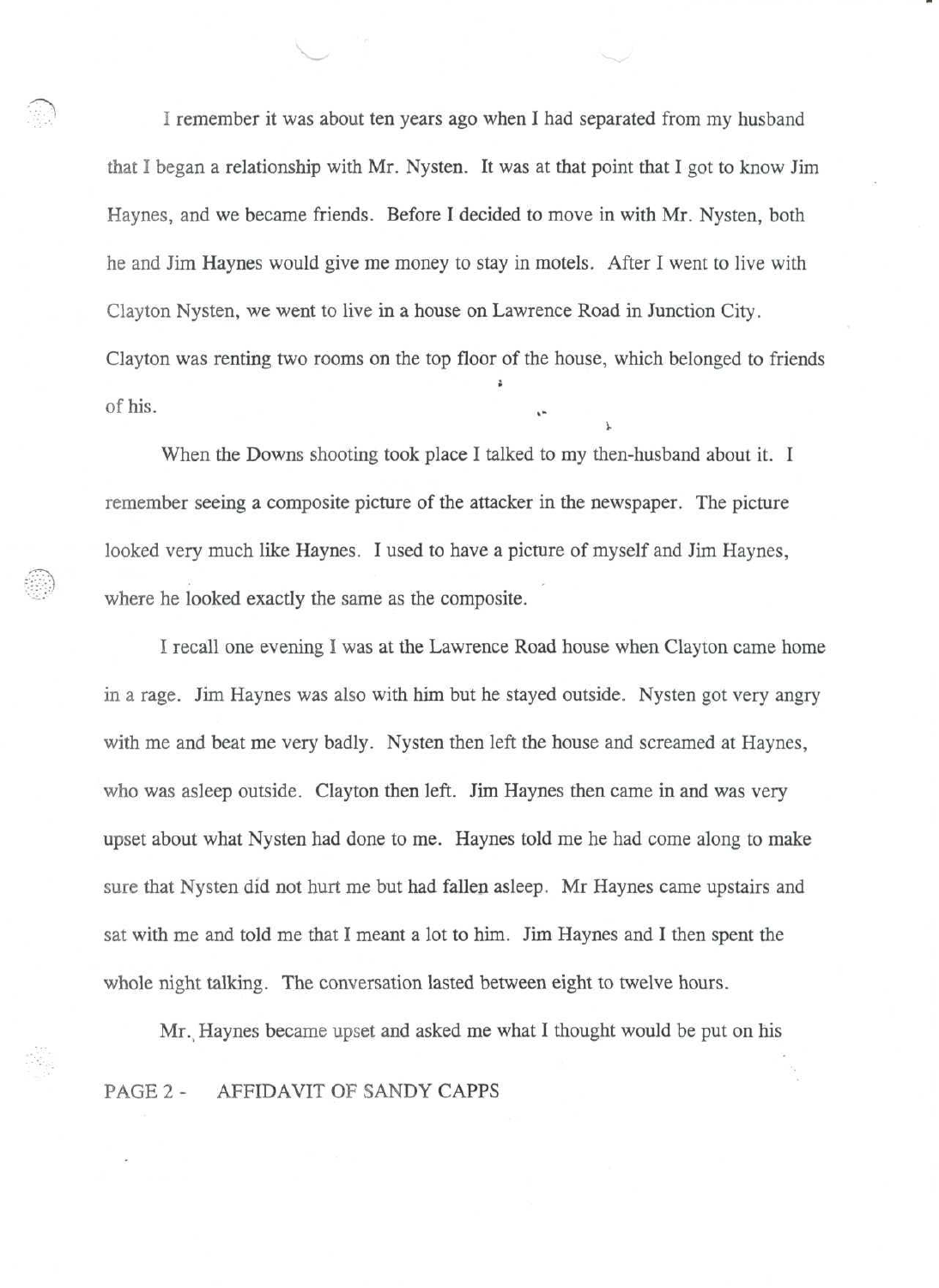headstone when he was dead. Jim told me that if I ever knew what sort of person he really was I would really hate and despise him. I said that it could not be that bad. Haynes then asked me what I would think if he had shot kids. When he said that I got really nervous. Jim Haynes then told me he had shot Diane Downs' kids and that it really changed his life. Haynes said now he felt all kinds of emotions from what had happened. Haynes said he had no choice because she had seen "narcs." Haynes also<br> said he had only meant to kill them and had not wanted them to suffer. There were i. tears in his eyes when he told me that.

 $\sim$   $\sim$ 

During the rest of the night Haynes kept telling me the same thing. He rambled a lot between telling me about the shooting and wanting my forgiveness. Jim told me that he smoked a lot of cigarettes waiting there for her and that he did not know whether he would be able to go through with it. Haynes also said that "we waited for her." Jim told me that it was no big deal to break legs, but this was different, but then Diane should have known better because "she was told." Haynes said that Diane had "been some place she shouldn't and seen people that she should not have seen," and that he had been hired to do it. Jim also said that when you want to really hurt someone, you hurt the people that are close to that person. After sitting and listening to Jim all night say that he had shot the Downs family, I never had any doubts that Jim did it.

About two years ago I heard that Diane Downs' father was trying to get PAGE 3 - AFFIDAVIT OF SANDY CAPPS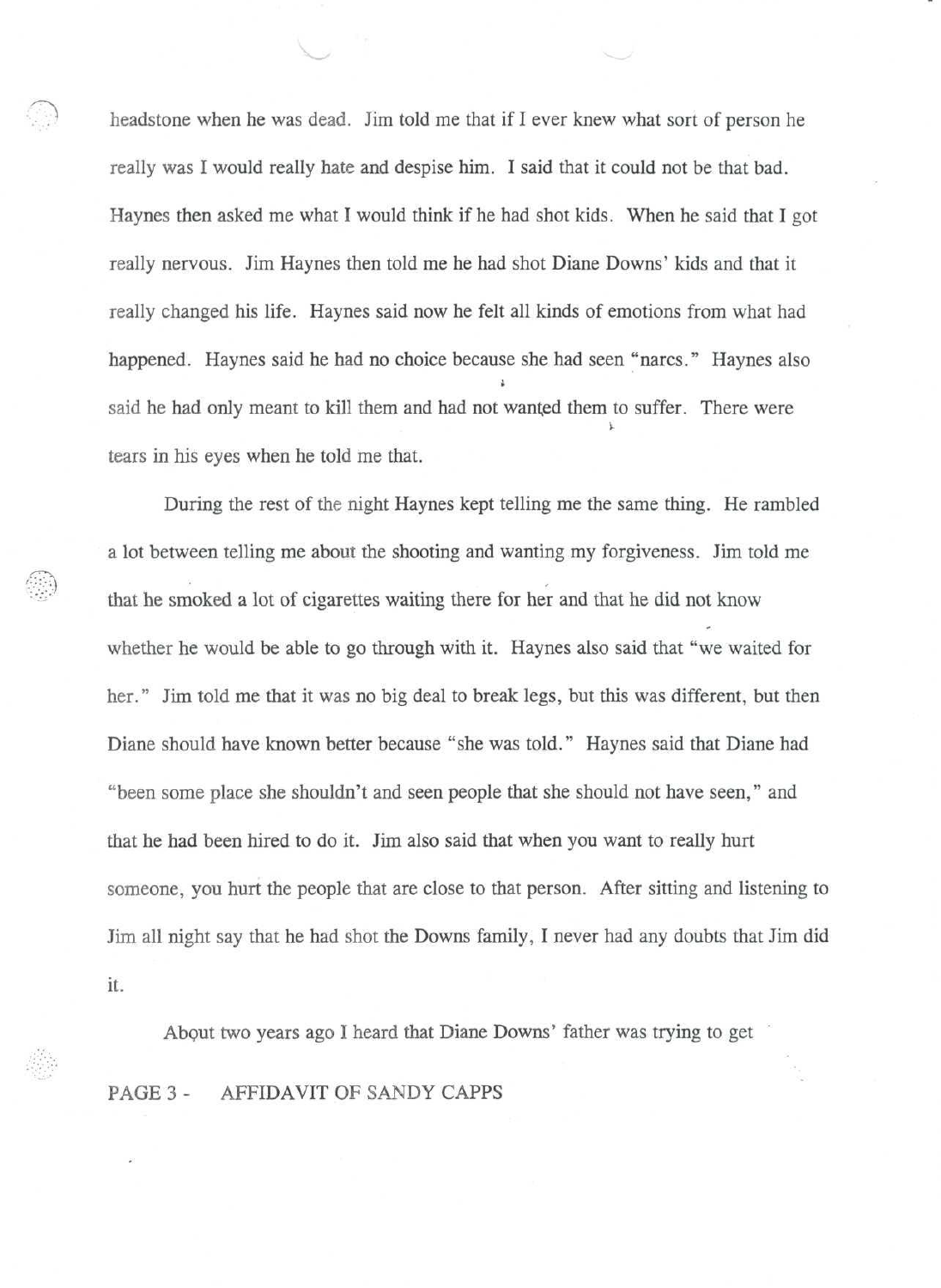statements from people about Mr. Haynes. At that time Haynes came to see me and looked me in the eyes and said he would never hurt kids and that he's a dad himself. It was as if the earlier conversation had never taken place. Haynes then said: "I really hope I never see your name on anything, it really wouldn't be a safe thing to do at all." I said that I didn't really remember, and he said "that's not a bad way to be." Haynes then asked me to come to court and say that all the people who had given statements i had reasons to get at him. I said "sure Jim," but I wanted nothing to do with it.

i.

I have also been threatened by Mr. Nysten that I should come forward and tell what I know. About three years ago Mr. Nysten grabbed me by the throat and threw me up against a refrigerator, saying I should come forward. After that incident, I got a restraining order against him. I know that Nysten is a very violent man. He has beaten me very badly many times. I have seen him shoot at people many times. I remember one time he shot at someone with an Ouzi when he wanted them to leave his property. I have seen him bind and handcuff a person and hang them upside down at his remote house near Junction City. I know that Nysten would often beat his friends up, choking them, and hitting them just to show he had control.

I also know that Haynes and Nysten ran drugs and guns together, and that Haynes was involved in doing collection work for money or drugs. Although I have never seen Haynes do anything really violent, I know he would do crazy things. Haynes has told me that he has broken legs for money before. I have also heard about PAGE 4 - AFFIDAVIT OF SANDY CAPPS